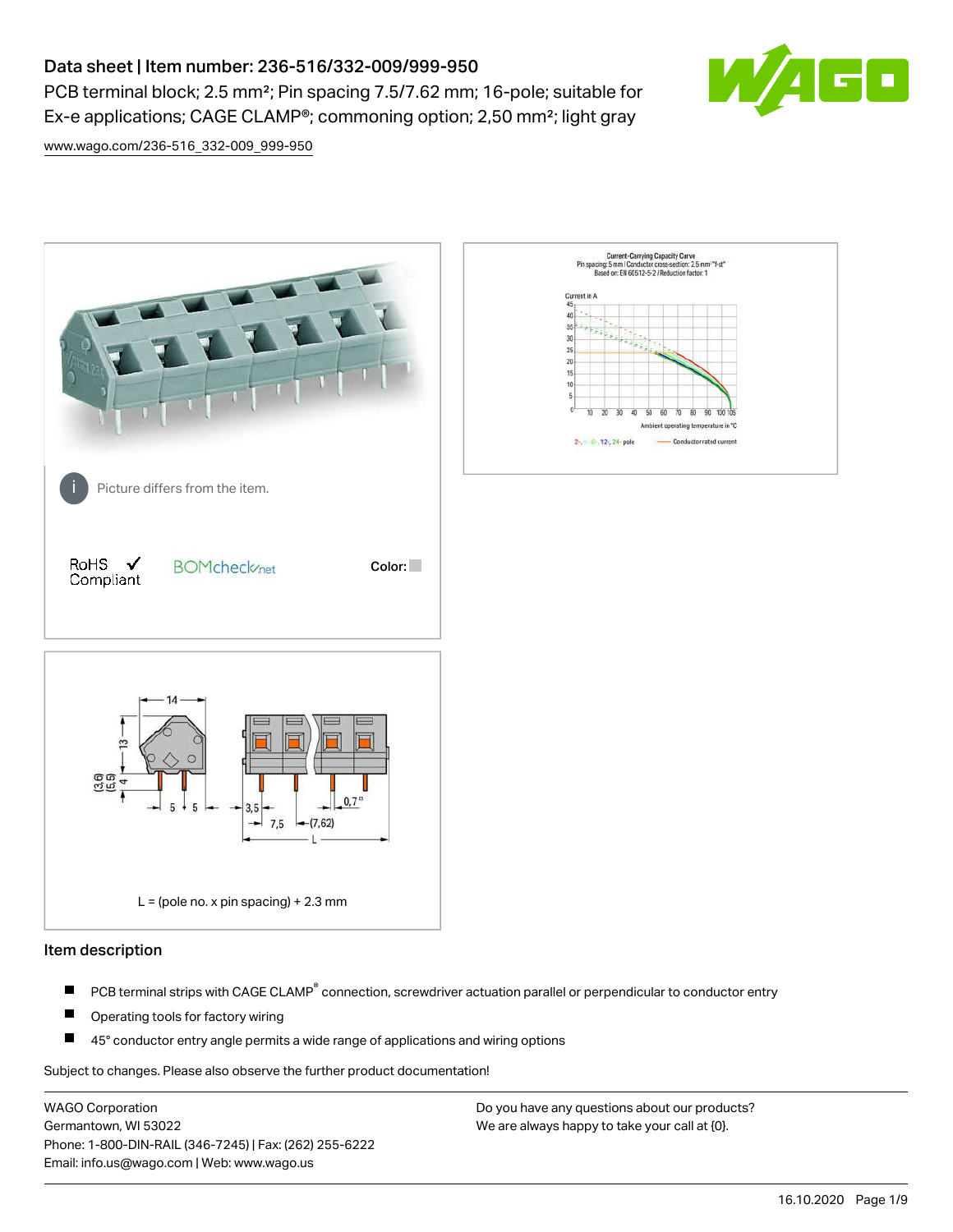

Set to metric or inch pin spacing by compressing PCB terminal strips or pulling them apart

# Data

Electrical data

## Ex information

| Ratings per                | ATEX: PTB 06 ATEX 1061 U / IECEx: PTB 06.0042 U |  |
|----------------------------|-------------------------------------------------|--|
| Rated voltage EN (Ex e II) | 275 V                                           |  |
| Rated current (Ex e II)    | 16 A                                            |  |

## Connection data

| Connection technology                             | CAGE CLAMP®                            |
|---------------------------------------------------|----------------------------------------|
| Actuation type                                    | Operating tool                         |
| Solid conductor                                   | $0.082.5$ mm <sup>2</sup> / 28  12 AWG |
| Fine-stranded conductor                           | $0.082.5$ mm <sup>2</sup> / 28  12 AWG |
| Fine-stranded conductor; with insulated ferrule   | $0.251.5$ mm <sup>2</sup>              |
| Fine-stranded conductor; with uninsulated ferrule | $0.251.5$ mm <sup>2</sup>              |
| Strip length                                      | $56$ mm / 0.2 $$ 0.24 inch             |
| Conductor connection direction to PCB             | 45°                                    |
| Pole No.                                          | 16                                     |
| Total number of connection points                 | 16                                     |
| Total number of potentials                        | 16                                     |
| Number of connection types                        |                                        |
| Number of levels                                  | 1                                      |
| Note (conductor cross-section)                    | 12 AWG: THHN, THWN                     |

# Physical data

| Pin spacing                          | 7.5/7.62 mm / 0.295/0.3 inch |
|--------------------------------------|------------------------------|
| Width                                | 122.3 mm / 4.815 inch        |
| Height                               | 18.5 mm / 0.728 inch         |
| Height from the surface              | 13 mm / 0.512 inch           |
| Depth                                | 14 mm / 0.551 inch           |
| Solder pin length                    | $5.5 \,\mathrm{mm}$          |
| Solder pin dimensions                | $0.7 \times 0.7$ mm          |
| Drilled hole diameter with tolerance | $1.1$ $(+0.1)$ mm            |

Subject to changes. Please also observe the further product documentation!

| <b>WAGO Corporation</b>                                | Do you have any questions about our products? |
|--------------------------------------------------------|-----------------------------------------------|
| Germantown, WI 53022                                   | We are always happy to take your call at {0}. |
| Phone: 1-800-DIN-RAIL (346-7245)   Fax: (262) 255-6222 |                                               |
| Email: info.us@wago.com   Web: www.wago.us             |                                               |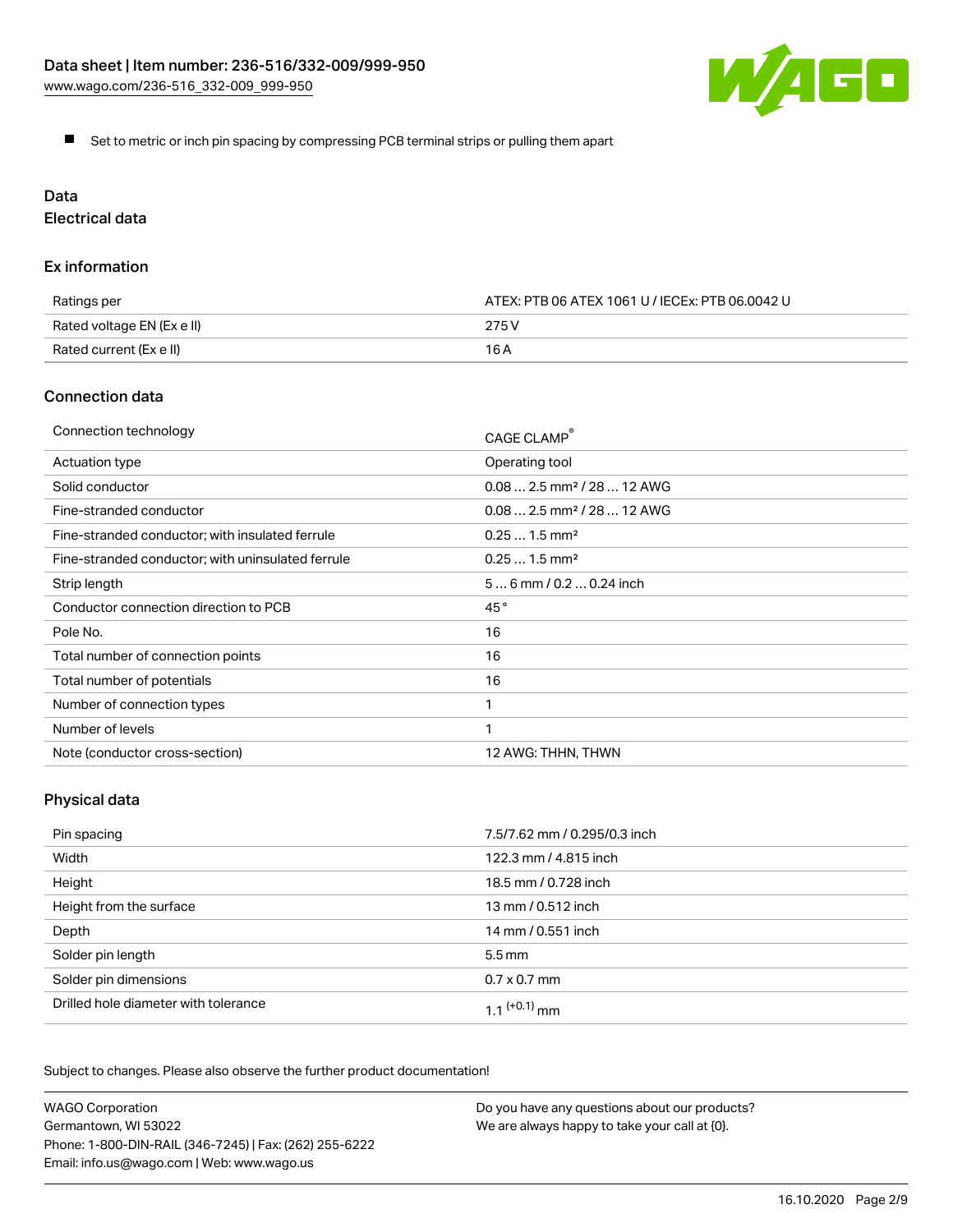

## PCB contact

| PCB contact                         | THT                                      |
|-------------------------------------|------------------------------------------|
| Solder pin arrangement              | over the entire terminal strip (in-line) |
| Number of solder pins per potential |                                          |

## Material Data

| Color                       | light gray                              |
|-----------------------------|-----------------------------------------|
| Material group              |                                         |
| Insulation material         | Polyamide (PA66)                        |
| Flammability class per UL94 | V <sub>0</sub>                          |
| Clamping spring material    | Chrome nickel spring steel (CrNi)       |
| Contact material            | Electrolytic copper ( $E_{\text{Cu}}$ ) |
| Contact plating             | tin-plated                              |
| Weight                      | 1.1 <sub>g</sub>                        |

### Environmental Requirements

| .<br>Limit temperature range | $\sim$ $\sim$ $\sim$<br>-6L<br>$\overline{\mathbf{u}}$ |  |
|------------------------------|--------------------------------------------------------|--|
|------------------------------|--------------------------------------------------------|--|

## Commercial data

| Do.<br>' type<br>anınn | <b>BOX</b> |
|------------------------|------------|
| <b>GTIN</b>            | 788        |

## Approvals / Certificates

#### Ex-Approvals

|      |                                             |                                 | Certificate      |
|------|---------------------------------------------|---------------------------------|------------------|
| Logo | Approval                                    | <b>Additional Approval Text</b> | name             |
|      | <b>ATEx</b>                                 | EN 60079                        | PTB 06           |
| w    | Physikalisch Technische Bundesanstalt (PTB) |                                 | Atex 1061        |
|      |                                             |                                 | $U($ ll 2 G Ex   |
|      |                                             |                                 | ell bzw. I       |
|      |                                             |                                 | M2 Ex el)        |
|      | <b>IECEX</b>                                | IEC 60079                       | <b>IECEX PTB</b> |
|      | Physikalisch Technische Bundesanstalt       |                                 | 06.0042U         |

Subject to changes. Please also observe the further product documentation!

| <b>WAGO Corporation</b>                                |  |
|--------------------------------------------------------|--|
| Germantown, WI 53022                                   |  |
| Phone: 1-800-DIN-RAIL (346-7245)   Fax: (262) 255-6222 |  |
| Email: info.us@wago.com   Web: www.wago.us             |  |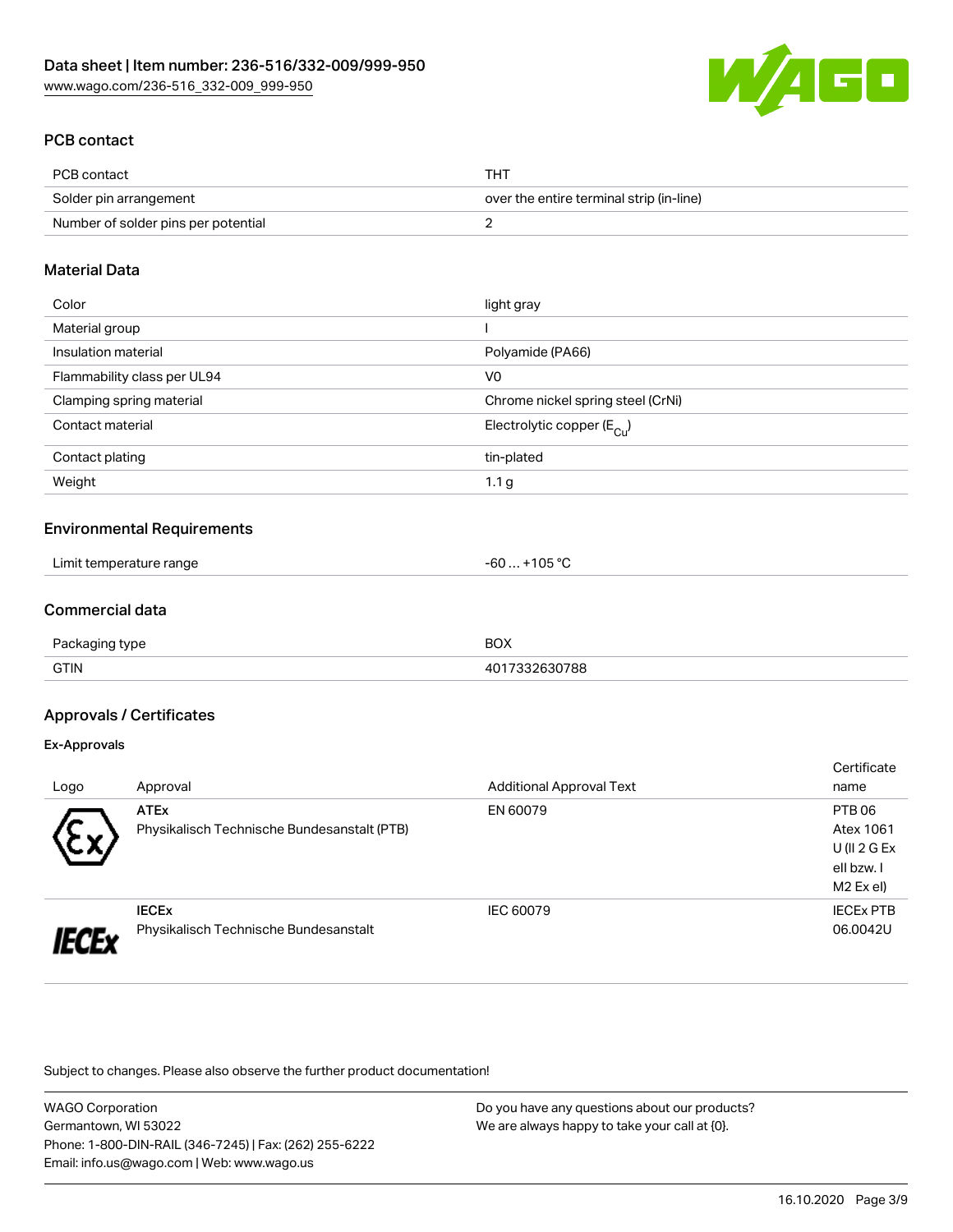

## Counterpart

## Compatible products

| Item no.: 216-101<br>Ferrule; Sleeve for 0.5 mm <sup>2</sup> / AWG 22; uninsulated; electro-tin plated; silver-colored                                                                            | www.wago.com/216-101 |
|---------------------------------------------------------------------------------------------------------------------------------------------------------------------------------------------------|----------------------|
| Item no.: 216-102<br>Ferrule; Sleeve for 0.75 mm <sup>2</sup> / AWG 20; uninsulated; electro-tin plated; silver-colored                                                                           | www.wago.com/216-102 |
| Item no.: 216-103<br>Ferrule; Sleeve for 1 mm <sup>2</sup> / AWG 18; uninsulated; electro-tin plated                                                                                              | www.wago.com/216-103 |
| Item no.: 216-104<br>Ferrule; Sleeve for 1.5 mm <sup>2</sup> / AWG 16; uninsulated; electro-tin plated; silver-colored                                                                            | www.wago.com/216-104 |
| Item no.: 216-121<br>Ferrule; Sleeve for 0.5 mm <sup>2</sup> / AWG 22; uninsulated; electro-tin plated; silver-colored                                                                            | www.wago.com/216-121 |
| Item no.: 216-122<br>Ferrule; Sleeve for 0.75 mm <sup>2</sup> / AWG 20; uninsulated; electro-tin plated; silver-colored                                                                           | www.wago.com/216-122 |
| Item no.: 216-123<br>Ferrule; Sleeve for 1 mm <sup>2</sup> / AWG 18; uninsulated; electro-tin plated; silver-colored                                                                              | www.wago.com/216-123 |
| Item no.: 216-124<br>Ferrule; Sleeve for 1.5 mm <sup>2</sup> / AWG 16; uninsulated; electro-tin plated                                                                                            | www.wago.com/216-124 |
| Item no.: 216-131<br>Ferrule; Sleeve for 0.25 mm <sup>2</sup> / AWG 24; uninsulated; electro-tin plated; silver-colored                                                                           | www.wago.com/216-131 |
| Item no.: 216-132<br>Ferrule; Sleeve for 0.34 mm <sup>2</sup> / AWG 24; uninsulated; electro-tin plated                                                                                           | www.wago.com/216-132 |
| Item no.: 216-141<br>Ferrule; Sleeve for 0.5 mm <sup>2</sup> / 20 AWG; uninsulated; electro-tin plated; electrolytic copper; gastight<br>crimped; acc. to DIN 46228, Part 1/08.92                 | www.wago.com/216-141 |
| Item no.: 216-142<br>Ferrule; Sleeve for 0.75 mm <sup>2</sup> / 18 AWG; uninsulated; electro-tin plated; electrolytic copper; gastight<br>crimped; acc. to DIN 46228, Part 1/08.92                | www.wago.com/216-142 |
| Item no.: 216-143<br>Ferrule; Sleeve for 1 mm <sup>2</sup> / AWG 18; uninsulated; electro-tin plated; electrolytic copper; gastight<br>crimped; acc. to DIN 46228, Part 1/08.92                   | www.wago.com/216-143 |
| Item no.: 216-144<br>Ferrule; Sleeve for 1.5 mm <sup>2</sup> / AWG 16; uninsulated; electro-tin plated; electrolytic copper; gastight<br>crimped; acc. to DIN 46228, Part 1/08.92; silver-colored | www.wago.com/216-144 |
|                                                                                                                                                                                                   |                      |

Subject to changes. Please also observe the further product documentation!

WAGO Corporation Germantown, WI 53022 Phone: 1-800-DIN-RAIL (346-7245) | Fax: (262) 255-6222 Email: info.us@wago.com | Web: www.wago.us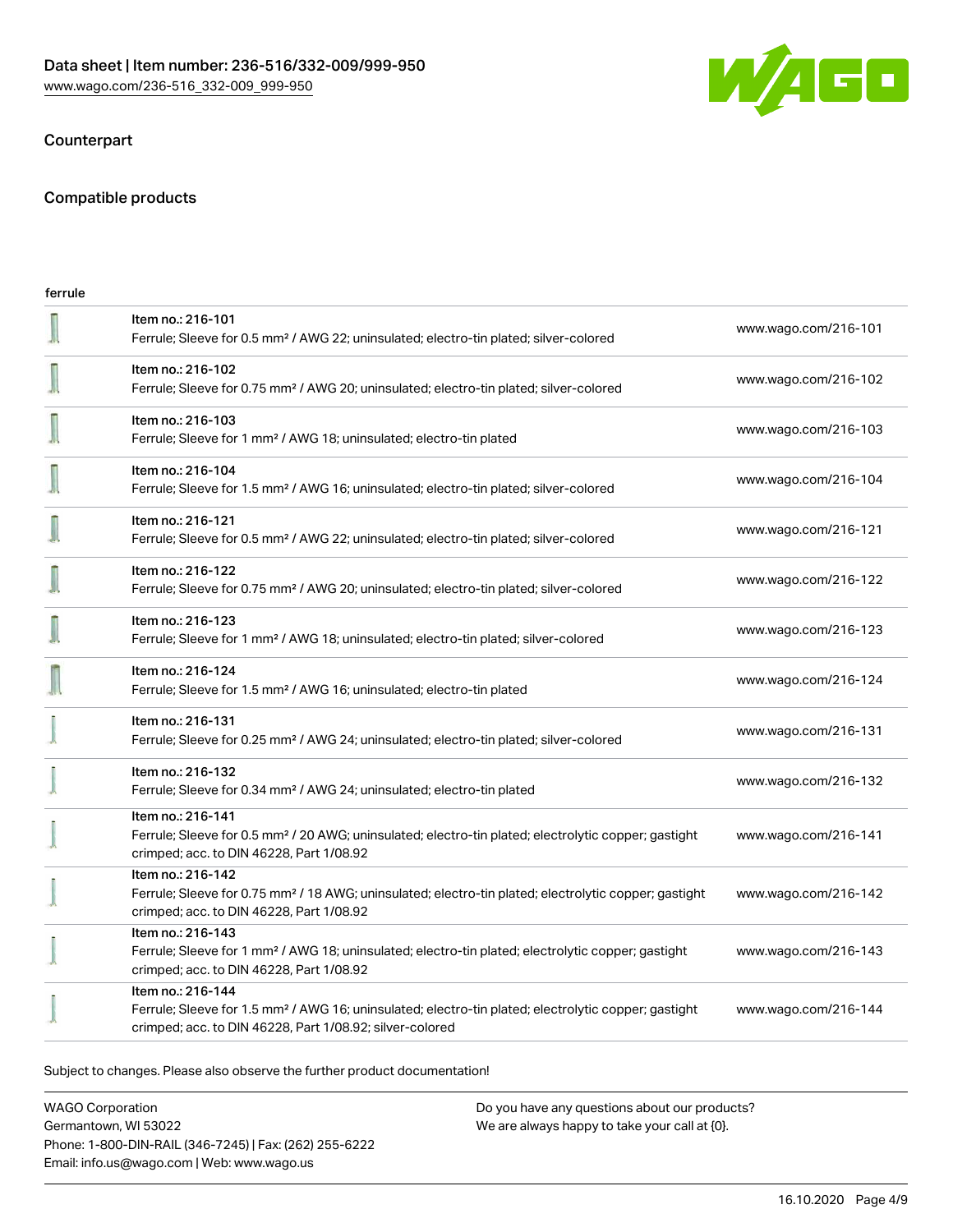## Data sheet | Item number: 236-516/332-009/999-950

[www.wago.com/236-516\\_332-009\\_999-950](http://www.wago.com/236-516_332-009_999-950)



|   | Item no.: 216-151<br>Ferrule; Sleeve for 0.25 mm <sup>2</sup> / AWG 24; uninsulated; electro-tin plated                                                                                                 | www.wago.com/216-151 |
|---|---------------------------------------------------------------------------------------------------------------------------------------------------------------------------------------------------------|----------------------|
|   | Item no.: 216-152<br>Ferrule; Sleeve for 0.34 mm <sup>2</sup> / AWG 24; uninsulated; electro-tin plated                                                                                                 | www.wago.com/216-152 |
|   | Item no.: 216-201<br>Ferrule; Sleeve for 0.5 mm <sup>2</sup> / 20 AWG; insulated; electro-tin plated; white                                                                                             | www.wago.com/216-201 |
|   | Item no.: 216-202<br>Ferrule; Sleeve for 0.75 mm <sup>2</sup> / 18 AWG; insulated; electro-tin plated; gray                                                                                             | www.wago.com/216-202 |
|   | Item no.: 216-203<br>Ferrule; Sleeve for 1 mm <sup>2</sup> / AWG 18; insulated; electro-tin plated; red                                                                                                 | www.wago.com/216-203 |
| ₿ | Item no.: 216-204<br>Ferrule; Sleeve for 1.5 mm <sup>2</sup> / AWG 16; insulated; electro-tin plated; black                                                                                             | www.wago.com/216-204 |
|   | Item no.: 216-221<br>Ferrule; Sleeve for 0.5 mm <sup>2</sup> / 20 AWG; insulated; electro-tin plated; white                                                                                             | www.wago.com/216-221 |
|   | Item no.: 216-222<br>Ferrule; Sleeve for 0.75 mm <sup>2</sup> / 18 AWG; insulated; electro-tin plated; gray                                                                                             | www.wago.com/216-222 |
|   | Item no.: 216-223<br>Ferrule; Sleeve for 1 mm <sup>2</sup> / AWG 18; insulated; electro-tin plated; red                                                                                                 | www.wago.com/216-223 |
|   | Item no.: 216-224<br>Ferrule; Sleeve for 1.5 mm <sup>2</sup> / AWG 16; insulated; electro-tin plated; black                                                                                             | www.wago.com/216-224 |
|   | Item no.: 216-241<br>Ferrule; Sleeve for 0.5 mm <sup>2</sup> / 20 AWG; insulated; electro-tin plated; electrolytic copper; gastight<br>crimped; acc. to DIN 46228, Part 4/09.90; white                  | www.wago.com/216-241 |
|   | Item no.: 216-242<br>Ferrule; Sleeve for 0.75 mm <sup>2</sup> / 18 AWG; insulated; electro-tin plated; electrolytic copper; gastight<br>crimped; acc. to DIN 46228, Part 4/09.90; gray                  | www.wago.com/216-242 |
|   | Item no.: 216-243<br>Ferrule; Sleeve for 1 mm <sup>2</sup> / AWG 18; insulated; electro-tin plated; electrolytic copper; gastight crimped; www.wago.com/216-243<br>acc. to DIN 46228, Part 4/09.90; red |                      |
| ≞ | Item no.: 216-244<br>Ferrule; Sleeve for 1.5 mm <sup>2</sup> / AWG 16; insulated; electro-tin plated; electrolytic copper; gastight<br>crimped; acc. to DIN 46228, Part 4/09.90; black                  | www.wago.com/216-244 |
|   | Item no.: 216-262<br>Ferrule; Sleeve for 0.75 mm <sup>2</sup> / 18 AWG; insulated; electro-tin plated; electrolytic copper; gastight<br>crimped; acc. to DIN 46228, Part 4/09.90; gray                  | www.wago.com/216-262 |
| Ä | Item no.: 216-263<br>Ferrule; Sleeve for 1 mm <sup>2</sup> / AWG 18; insulated; electro-tin plated; electrolytic copper; gastight crimped; www.wago.com/216-263<br>acc. to DIN 46228, Part 4/09.90; red |                      |
|   | Item no.: 216-264<br>Ferrule; Sleeve for 1.5 mm <sup>2</sup> / AWG 16; insulated; electro-tin plated; electrolytic copper; gastight<br>crimped; acc. to DIN 46228, Part 4/09.90; black                  | www.wago.com/216-264 |
|   |                                                                                                                                                                                                         |                      |

Subject to changes. Please also observe the further product documentation!

WAGO Corporation Germantown, WI 53022 Phone: 1-800-DIN-RAIL (346-7245) | Fax: (262) 255-6222 Email: info.us@wago.com | Web: www.wago.us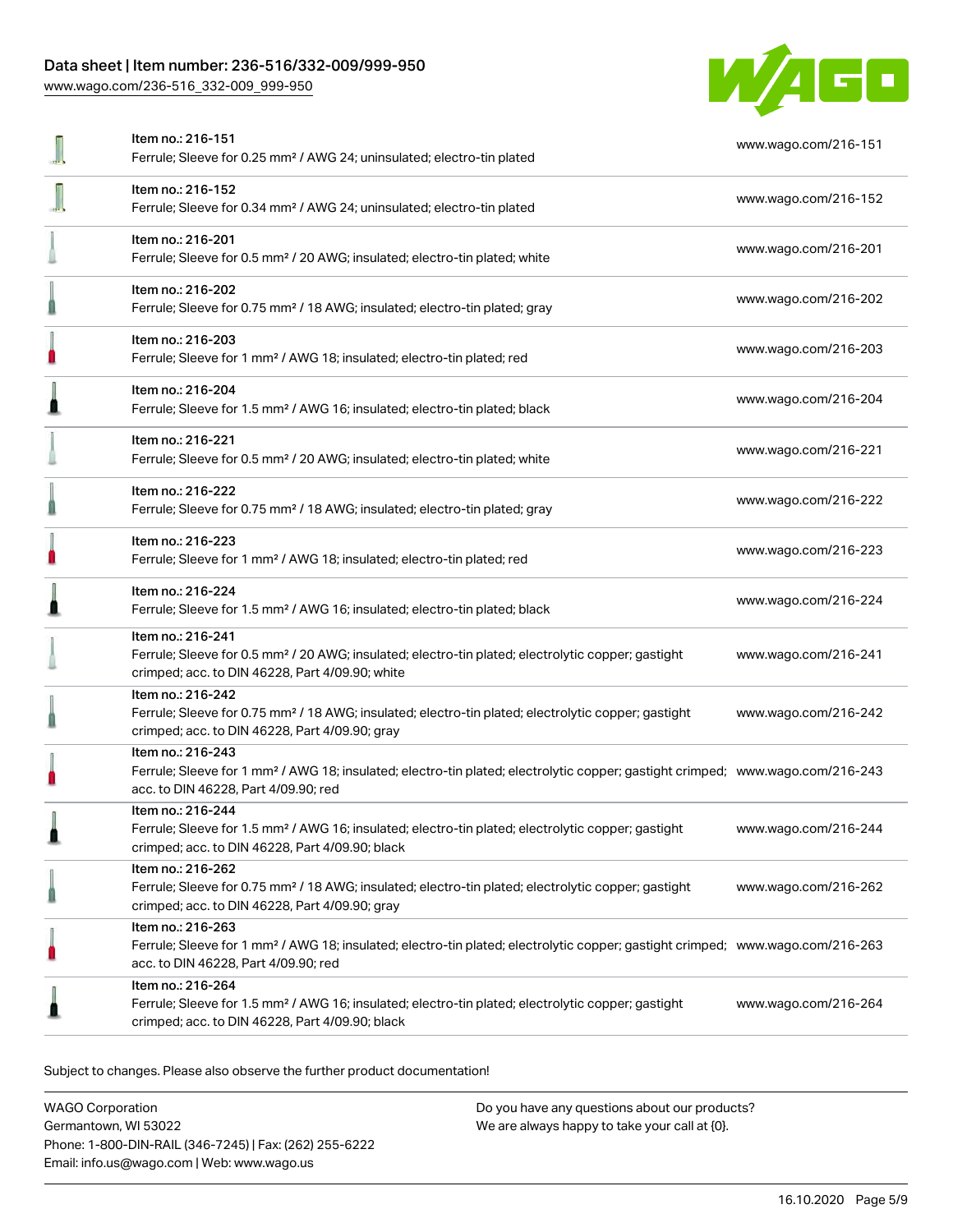## Data sheet | Item number: 236-516/332-009/999-950

[www.wago.com/236-516\\_332-009\\_999-950](http://www.wago.com/236-516_332-009_999-950)



|                     | Item no.: 216-284<br>Ferrule; Sleeve for 1.5 mm <sup>2</sup> / AWG 16; insulated; electro-tin plated; electrolytic copper; gastight<br>crimped; acc. to DIN 46228, Part 4/09.90; black | www.wago.com/216-284             |
|---------------------|----------------------------------------------------------------------------------------------------------------------------------------------------------------------------------------|----------------------------------|
|                     | Item no.: 216-301<br>Ferrule; Sleeve for 0.25 mm <sup>2</sup> / AWG 24; insulated; electro-tin plated; yellow                                                                          | www.wago.com/216-301             |
|                     | Item no.: 216-302<br>Ferrule; Sleeve for 0.34 mm <sup>2</sup> / 22 AWG; insulated; electro-tin plated; green                                                                           | www.wago.com/216-302             |
|                     | Item no.: 216-321<br>Ferrule; Sleeve for 0.25 mm <sup>2</sup> / AWG 24; insulated; electro-tin plated; yellow                                                                          | www.wago.com/216-321             |
|                     | Item no.: 216-322<br>Ferrule; Sleeve for 0.34 mm <sup>2</sup> / 22 AWG; insulated; electro-tin plated; green                                                                           | www.wago.com/216-322             |
| check               |                                                                                                                                                                                        |                                  |
|                     | Item no.: 231-125<br>Testing plug module with contact stud; Pin spacing 7.62 mm / 0.3 in; 2,50 mm <sup>2</sup> ; orange                                                                | www.wago.com/231-125             |
|                     | Item no.: 231-161<br>Testing plug module with contact stud; for 236 Series; Pin spacing 7.5 mm / 0.295 in; gray                                                                        | www.wago.com/231-161             |
| tools               |                                                                                                                                                                                        |                                  |
|                     | Item no.: 210-657<br>Operating tool; Blade: 3.5 x 0.5 mm; with a partially insulated shaft; short; multicoloured                                                                       | www.wago.com/210-657             |
|                     | Item no.: 210-658<br>Operating tool; Blade: 3.5 x 0.5 mm; with a partially insulated shaft; angled; short; multicoloured                                                               | www.wago.com/210-658             |
|                     | Item no.: 210-720<br>Operating tool; Blade: 3.5 x 0.5 mm; with a partially insulated shaft; multicoloured                                                                              | www.wago.com/210-720             |
|                     | Item no.: 236-332<br>Operating tool; natural                                                                                                                                           | www.wago.com/236-332             |
|                     | Item no.: 236-335<br>Operating tool; gray                                                                                                                                              | www.wago.com/236-335             |
| Marking accessories |                                                                                                                                                                                        |                                  |
|                     | Item no.: 210-332/750-020<br>Marking strips; as a DIN A4 sheet; MARKED; 1-20 (80x); Height of marker strip: 3 mm; Strip length 182<br>mm; Horizontal marking; Self-adhesive; white     | www.wago.com/210-332<br>/750-020 |
|                     | Item no.: 210-332/762-020<br>Marking strips; as a DIN A4 sheet; MARKED; 1-20 (80x); Height of marker strip: 3 mm; Strip length 182<br>mm; Horizontal marking; Self-adhesive; white     | www.wago.com/210-332<br>/762-020 |

## Downloads Documentation

#### Additional Information

Subject to changes. Please also observe the further product documentation!

WAGO Corporation Germantown, WI 53022 Phone: 1-800-DIN-RAIL (346-7245) | Fax: (262) 255-6222 Email: info.us@wago.com | Web: www.wago.us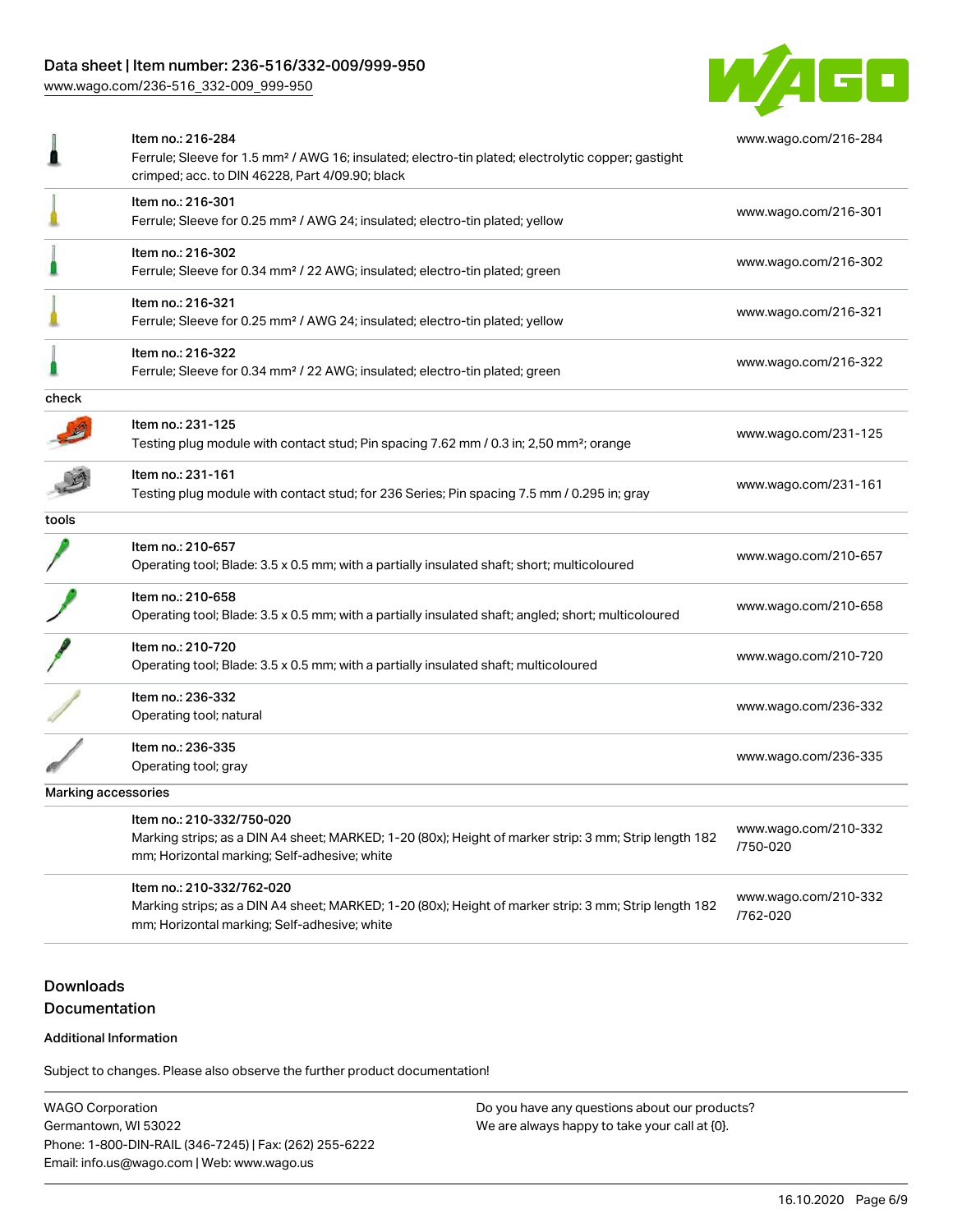

| Technical explanations                                                                                                                                                 | Apr 3, 2019 | pdf<br>3.6 MB | Download |
|------------------------------------------------------------------------------------------------------------------------------------------------------------------------|-------------|---------------|----------|
|                                                                                                                                                                        |             |               |          |
| <b>CAD files</b>                                                                                                                                                       |             |               |          |
| CAD data                                                                                                                                                               |             |               |          |
| 2D/3D Models 236-516/332-009/999-950                                                                                                                                   |             | <b>URL</b>    | Download |
| <b>CAE</b> data                                                                                                                                                        |             |               |          |
| EPLAN Data Portal 236-516/332-009/999-950                                                                                                                              |             | <b>URL</b>    | Download |
| <b>PCB Design</b>                                                                                                                                                      |             |               |          |
| Symbol and Footprint 236-516/332-009/999-950                                                                                                                           |             | URL           | Download |
| CAx data for your PCB design, consisting of "schematic symbols and PCB footprints",<br>allow easy integration of the WAGO component into your development environment. |             |               |          |
| Supported formats:                                                                                                                                                     |             |               |          |
| ш<br>Accel EDA 14 & 15                                                                                                                                                 |             |               |          |
| ш<br>Altium 6 to current version                                                                                                                                       |             |               |          |
| Cadence Allegro<br>ш                                                                                                                                                   |             |               |          |
| Ш<br>DesignSpark                                                                                                                                                       |             |               |          |
| ш<br>Eagle Libraries                                                                                                                                                   |             |               |          |
| ш<br>KiCad                                                                                                                                                             |             |               |          |
| ш<br>Mentor Graphics BoardStation                                                                                                                                      |             |               |          |
| ш<br>Mentor Graphics Design Architect                                                                                                                                  |             |               |          |
| Mentor Graphics Design Expedition 99 and 2000                                                                                                                          |             |               |          |
| ш<br>OrCAD 9.X PCB and Capture                                                                                                                                         |             |               |          |
| PADS PowerPCB 3, 3.5, 4.X, and 5.X<br>M.                                                                                                                               |             |               |          |
| PADS PowerPCB and PowerLogic 3.0<br>ш                                                                                                                                  |             |               |          |
| PCAD 2000, 2001, 2002, 2004, and 2006<br>ш                                                                                                                             |             |               |          |
| Ш<br>Pulsonix 8.5 or newer                                                                                                                                             |             |               |          |
| ш<br><b>STL</b>                                                                                                                                                        |             |               |          |
| 3D STEP                                                                                                                                                                |             |               |          |
| <b>TARGET 3001!</b><br>ш                                                                                                                                               |             |               |          |
| View Logic ViewDraw<br>ш                                                                                                                                               |             |               |          |
| H<br>Quadcept                                                                                                                                                          |             |               |          |
| Zuken CadStar 3 and 4                                                                                                                                                  |             |               |          |
|                                                                                                                                                                        |             |               |          |

Subject to changes. Please also observe the further product documentation!

WAGO Corporation Germantown, WI 53022 Phone: 1-800-DIN-RAIL (346-7245) | Fax: (262) 255-6222 Email: info.us@wago.com | Web: www.wago.us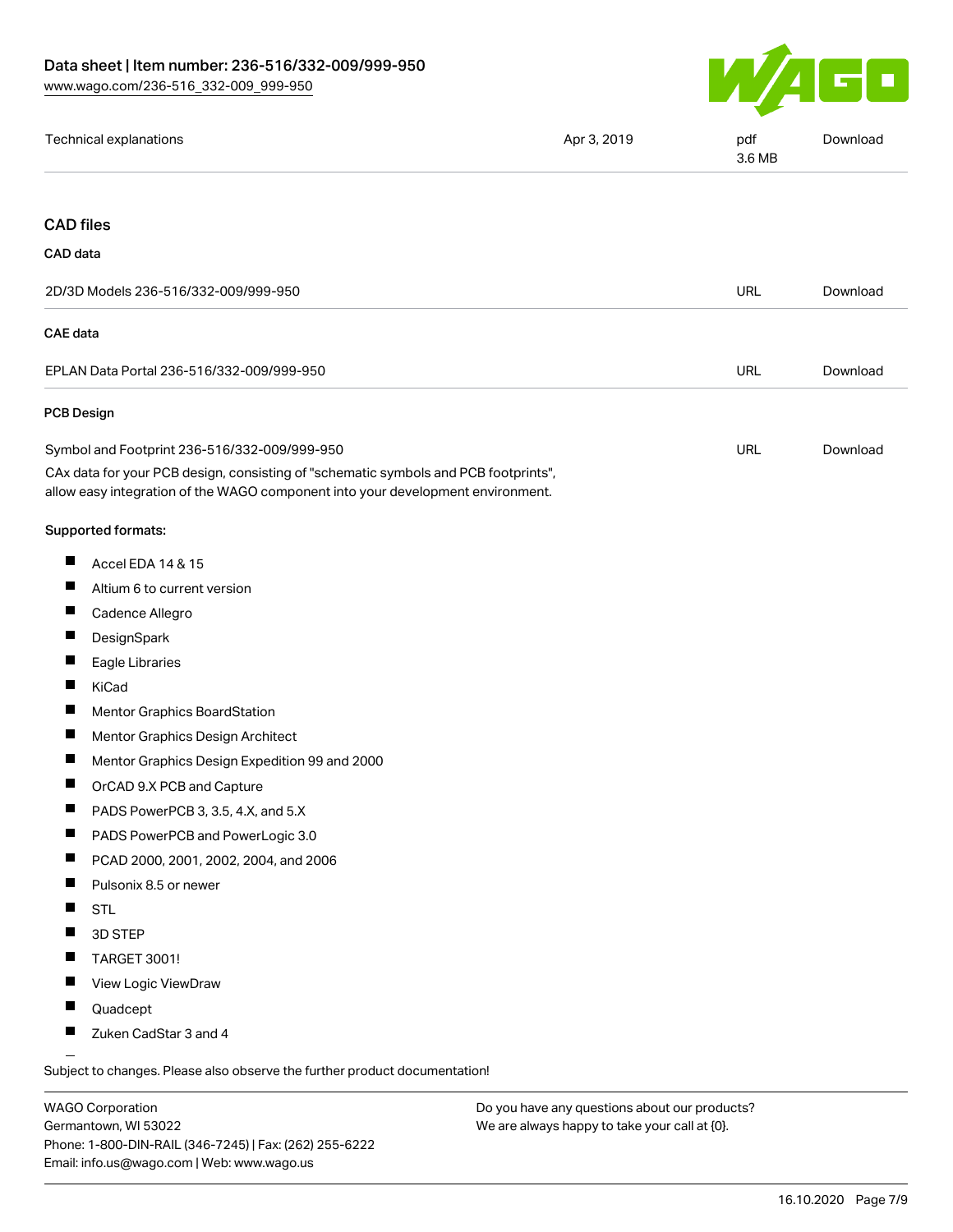

Zuken CR-5000 and CR-8000  $\blacksquare$ 

PCB Component Libraries (EDA), PCB CAD Library Ultra Librarian

## Installation Notes

Conductor termination



Inserting a conductor via 3.5 mm screwdriver.



screwdriver.



Inserting a conductor via 3.5 mm Inserting a conductor via operating tool.

Screwdriver actuation parallel to conductor entry.

Screwdriver actuation perpendicular to conductor entry.



Compared to standard screwdrivers, these operating tools are far more convenient for wiring PCB terminal strips at factory.

Installation

Subject to changes. Please also observe the further product documentation!

WAGO Corporation Germantown, WI 53022 Phone: 1-800-DIN-RAIL (346-7245) | Fax: (262) 255-6222 Email: info.us@wago.com | Web: www.wago.us